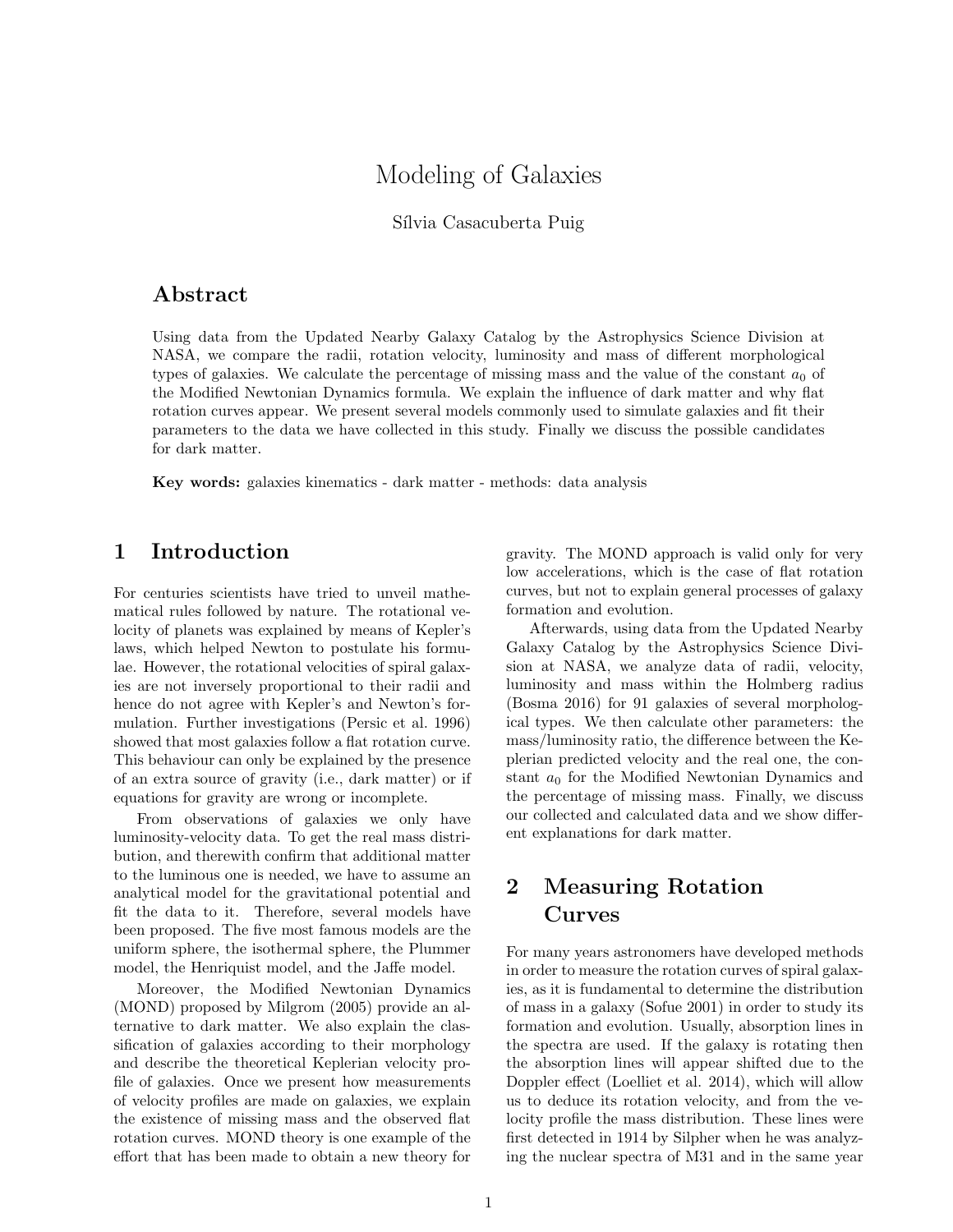Wolf (1914) detected shifted lines in the nuclear spectrum of M81. Later on, when technology improved, the strong emission lines of  $H\alpha$  and NII could be detected with spectrographs. Also the SII line was often used. Moreover, the HI (neutral hydrogen) line (at 21 cm) is very helpful when determining the rotation curves of galaxies, because its radial extent is much greater than the visible disk (Sofue 1996, Rubin, Ford & Thonnard 1980, 1982). Furthermore, hydrogen is the most abundant element in the Universe, and so it gives valuable information about galaxies. However, in the inner disk the HI is often weak or absent. This means that we have to use another line. Usually, CO lines in the millimeter wave range are the most useful (Kenney & Young 1988, Sofue & Nakai 1993). Carbon monoxide is emitted from molecular clouds that are found in star formation regions.

In order to measure the radial velocity of the Milky Way, maser lines have been used, such as SiO, OH and  $H_2O$  lines (Izumiura et al. 1995, Deguchi et al. 2000). Finally, for early type and complex galaxies where optical light is practically absent, planetary nebulae (PN) are used as tracers. A PN is a kind of emission nebula that consists of an expanding, glowing shell of ionized gas ejected from old red giant stars. Using the tools we have just described, the velocity of galaxies can be calculated using several different methods, such as the intensityweighted-velocity method, the centroid-velocity and the peak-intensity-velocity methods, the envelopetracing method and the iteration method (Sofue 2001).

## 3 Discrepancy between Theoretical and Real Rotation Curves

According to the luminosity-derived mass profile, if we make a plot of the rotational velocity of galaxies as a function of radius we would expect to see a Keplerian profile, i.e., the further away a point is from the center of the galaxy, the slower it rotates. The Keplerian profile can be deduced from applying Newton's laws to an orbiting planet (see Equations 1 and 2, where  $G$  is the gravitational constant,  $M$  the mass,  $r$  the radius and  $v$  the velocity):

$$
G \cdot \left(\frac{Mm}{r^2}\right) = m \cdot \left(\frac{v^2}{r}\right),\tag{1}
$$

$$
v^2 = \frac{GM}{r}.\tag{2}
$$

This is true if we consider constant the mass/luminosity ratio (which means that we suppose that all the mass inside the galaxy emits light). However, measurements that use the techniques explained in Section 2 showed that in reality at a certain radii the velocity does not decrease, but it becomes flat (Rubin et al. 1980, Bosma 1981, Faber & Gallagher 1979, Jimenez, Verde & Oh 2003, Cantinella, Giovanelli, Haynes 2006). This is called a flat rotation curve. At small radii the galaxy rotates and behaves as if it were a solid body. Then, when the profile should fall as if it were Keplerian, in fact it becomes flat and sometimes it even increases (see Figure 2).



Figure 1: Scheme of the flat rotation curve of galaxies in comparison to the Keplerian profile (source: AstronomyNow).

As we already mentioned, according to the mass derived from luminosity, using the mass/luminosity relationship, the velocity should decrease with radius at large radii. Otherwise, if the velocity is kept constant or increases with the radius it could mean that there is more mass than the luminous one. Hence, we observe in galaxies that there is an substantial amount of mass which does not produce light, commonly known as *dark matter*. Many scientists have tried to get an analytical expression for the rotation curves of galaxies. Perhaps the most important contribution was made by Persic & Salucci (1991) when they proposed a Universal Rotation Curve. Other models have been proposed, which will be discussed in the next section.

### 4 Galaxy Models

When studying the kinetics of a galaxy we need to make some assumptions, as in most cases it is impossible to study them exactly as they are in reality. The process of making such assumptions is called modelization. The most known models are the following ones:

1. Point Mass: we model the galaxy as if it were a single point. The square of the velocity is obtained using this model can be seen in Equation 3, and the expression for the corresponding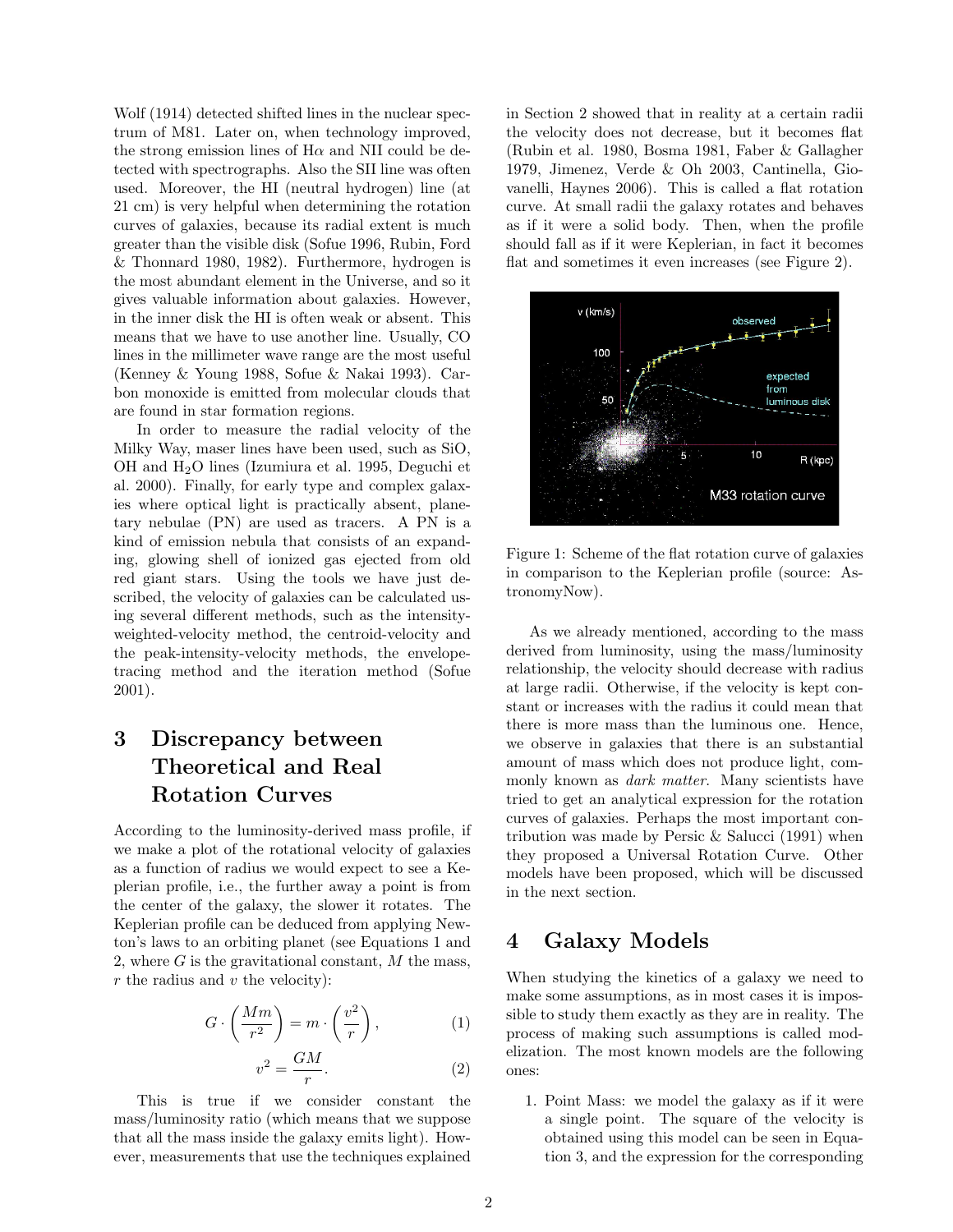gravitational potential is shown in Equation 4.

$$
v^2(R) = GM/r,\tag{3}
$$

$$
\phi(R) = -\frac{GM}{r}.\tag{4}
$$

2. Uniform Sphere: we model the galaxy as if it were a sphere. The square of the velocity is obtained using this model can be seen in Equation 5, the density profile is modeled in Equation 6 and the expression for the corresponding gravitational potential is shown in Equation 7.

$$
v^2(R) = \frac{GMr^2}{2a^3},\tag{5}
$$

$$
\rho(R) = \frac{3M}{4\pi a^3},\tag{6}
$$

$$
\phi(R) = -\frac{3GM(a^2 - r^{2/3})}{2a^3}.
$$
 (7)

3. Isothermal sphere: The square of the velocity is obtained using this model can be seen in Equation 8, the density profile is modeled in Equation 9 and the expression for the corresponding gravitational potential is shown in Equation 10.

$$
v^2(R) = 4\pi G \rho(0) a^2, \tag{8}
$$

$$
\rho(R) = \frac{\rho(0)}{(r/a)^2},\tag{9}
$$

$$
\phi(R) = 4\pi G \rho(0) a^2 \ln(r/a). \tag{10}
$$

4. Plummer Model: The square of the velocity is obtained using this model can be seen in Equation 11, the density profile is modeled in Equation 12 and the expression for the corresponding gravitational potential is shown in Equation 13.

$$
v^{2}(R) = \frac{GMr^{2}}{(r^{2} + a^{2})^{3/2}},
$$
\n(11)

$$
\rho(R) = \frac{3M/4\pi a^3}{(1 + (r/a)^2)^{5/2}},\tag{12}
$$

$$
\phi(R) = -\frac{GM}{(r^2 + a^2)^{1/2}}.\tag{13}
$$

5. Henriquist Model: The square of the velocity is obtained using this model can be seen in Equation 14, the density profile is modeled in Equation 15 and the expression for the corresponding gravitational potential is shown in Equation 16.

$$
v^2(R) = \frac{GMr}{(r+a)^2},\tag{14}
$$

$$
\rho(R) = \frac{(M/2\pi a^3)a^4}{r(r+a)^3},
$$
\n(15)

$$
\phi(R) = -\frac{GM}{r+a}.\tag{16}
$$

6. Jaffe Model: The square of the velocity is obtained using this model can be seen in Equation 17, the density profile is modeled in Equation 18 and the expression for the corresponding gravitational potential is shown in Equation 19.

$$
v^2(R) = \frac{GM}{r+a},\tag{17}
$$

$$
\rho(R) = \frac{(M/4\pi a^3)a^4}{r^2(r+a)^2},\tag{18}
$$

$$
\phi(R) = \frac{GM}{a\ln(r/(r+a))}.\tag{19}
$$

The Navarro-Frenk-White profile (NFW) is often used for N-body simulations (Navarro, Frenk & White, 1996). The density is modeled with the analytical expression shown in equation 20, where  $\rho(0)$ and  $R_s$  (scale radius) are parameters that vary from halo to halo.

$$
\rho(R) = \frac{\rho(0)}{\frac{r}{R_s} \left(1 + \frac{r}{R_s}\right)^2}.
$$

However, we will not discuss these last two models or the isothermal sphere.

Regarding the other models, we make a comparison of the density profiles in Figure 2 and of the velocity profiles in Figure 3. We have considered the consant a to have a value of 1.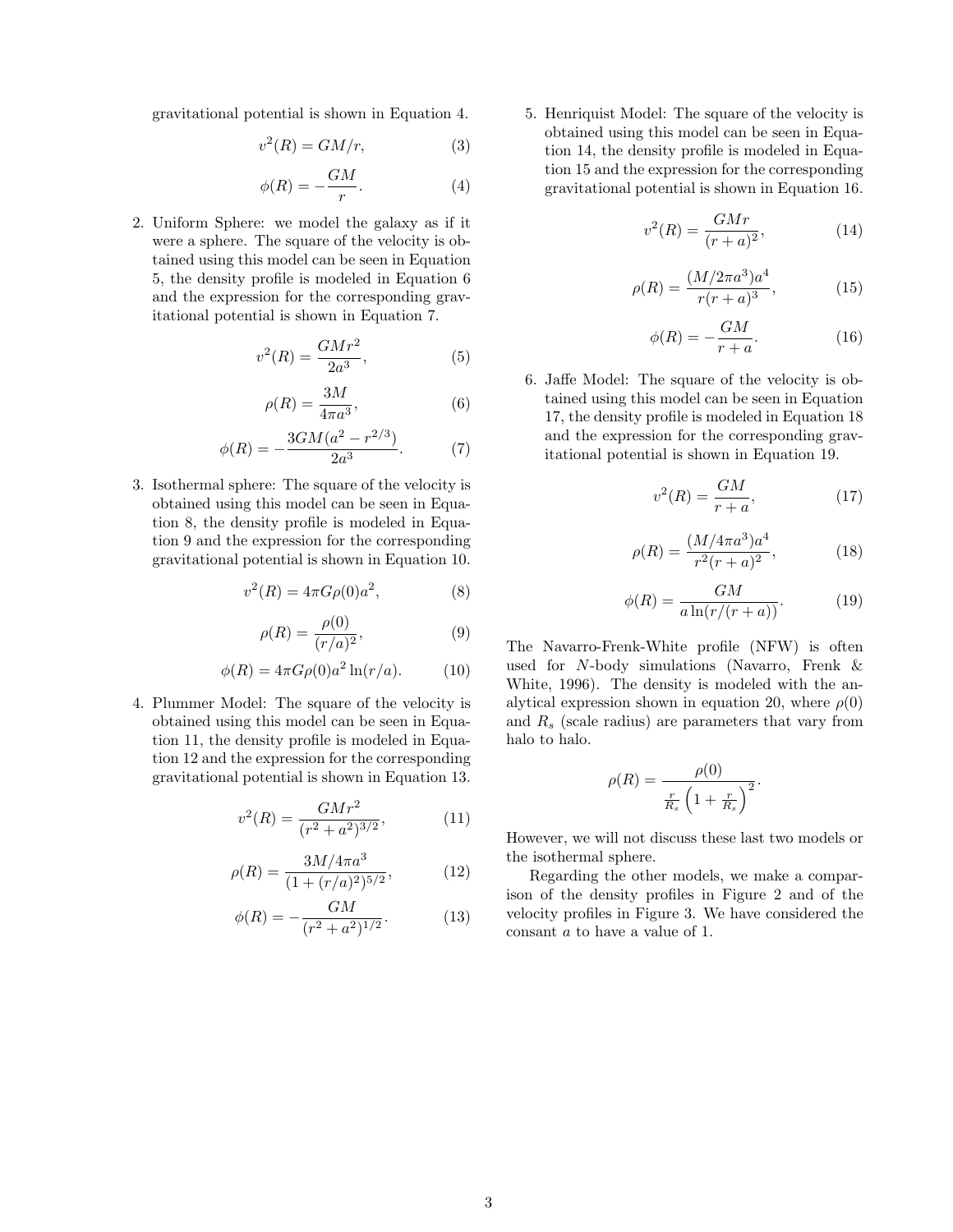

Figure 2: Different models of density profiles: in red the Plummer model, in green the Henriquist model and in blue the Jaffe model. Units are scaled from SI units.



Figure 3: Comparison of the different velocity profiles: in red the Plummer Model, in green the Henriquist Model, in blue the Jaffe Model, in black the uniform sphere and in purple a point mass. Units are scaled from SI units.

### 5 Results

#### 5.1 Experimental Data

Once we have described the different models, we proceed to compare them with real data. We have gathered information of 91 galaxies from the Updated Nearby Galaxy Catalog by the Astrophysics Science Division at NASA (Karachentsev et al. 2013). The information is presented in Table 2 in the Annex and includes the name of the galaxy, the major linear diameter (in kiloparsecs), the peak rotation velocity (using the HI line), the logarithm of the luminosity

(in comparison to the luminosity of the Sun) and the logarithm of the mass enclosed in the Holmberg radius (in solar masses). Moreover, we have searched all the names of the galaxies in the webapage Simbad in order to know their morphological Hubble type. We describe all the parameters we include in the tables 1 and 2 as the Catalog defines them.

- 1. The major linear diameter: the major linear diameter, in kpc, at the Holmberg isophote of the galaxy.
- 2. The peak rotation velocity: the amplitude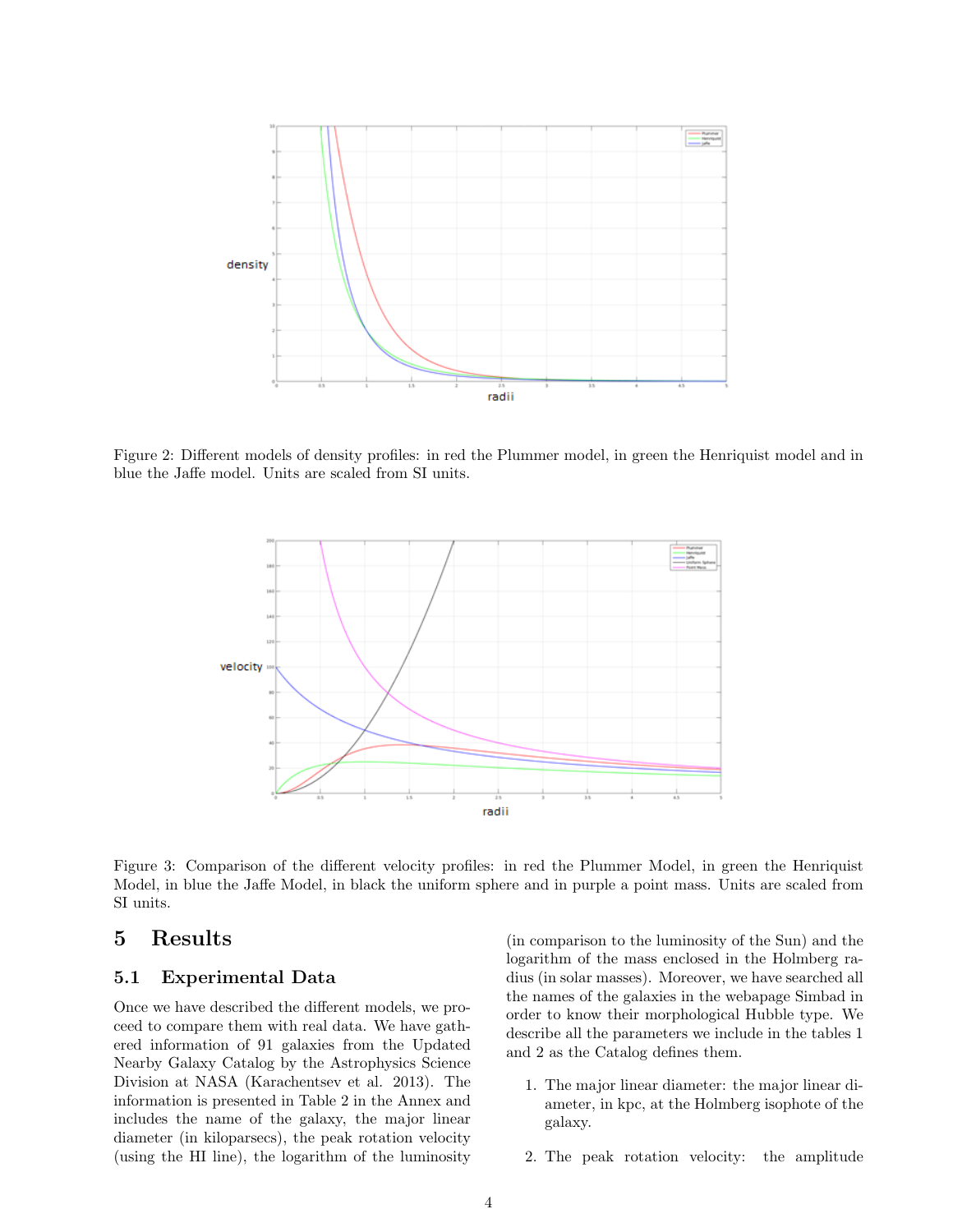$Vm = W50c/[2\sin(i)]$  of the rotational velocity of the galaxy, in km/s. This is adjusted for the inclination, where the HI line width, W50c, contains a correction for turbulent motions. W50 is the peak velocity of the galaxy.

- 3. The logarithm of the luminosity: the logarithm of the Ks band luminosity of the galaxy, in solar units, corrected for extinction and assuming an absolute magnitude of the Sun in the Ks band of 3.28.
- 4. The logarithm of the mass: the logarithm of the indicative mass M26 within the Holmberg radius of the galaxy, in solar masses, where M26  $= 3.31 \cdot 104 \cdot V m_2 \cdot a_26c \cdot D$ , a 26c is the corrected angular diameter, in arcminutes,  $Vm$  is in  $km/s$ , and  $D$  is in Mpc.

The Holmberg radius is defined as the radius of the isophote of an elliptical galaxy corresponding to a surface brightness of 26.5 blue magnitudes per square arcsecond. The galaxies have been ordered according to their group: S, Sc, Sd, Scd, Sbc, Sa, Sm, Sp, SA, SB, SAB and S0. We have also separated the 91 galaxies in 4 groups: the non-barred galaxies (S, Sc, Sd, Scd, Sbc, Sa, Sm, Sp, SA), the barred galaxies (SB), the intermediate spiral galaxies (SAB) and the lenticular galaxies (S0). This way we can make comparisons depending on the morphology of each galaxy. We also include more information that we have calculated from this data.

We present the table of the average of the radii, the rotational velocity, the luminosity, the mass, the b, the  $a_0$  of MOND, the mass/luminosity ratio and the percentage of missing mass for each type of morphological galaxy, and also for the barred, the nonbarred, the SAB, the lenticular and the average of all the galaxies. The original data can be found in Table 2 in the Annex.

| <b>Type</b>       | Radius (kiloparsecs) | $Vm$ (km/s) | logLk (solar units) | logMHi (solar masses) | b         | a 0 MOND | M/L  | %     |
|-------------------|----------------------|-------------|---------------------|-----------------------|-----------|----------|------|-------|
| Sc:               | 6,33                 | 60,67       | 8,90                | 8,82                  | 9,65      | 1,83E-10 | 0,99 | 60,77 |
| Sd                | 5,41                 | 49,17       | 8,72                | 9,05                  | 5,37      | 6,68E-11 | 1,04 | 29,34 |
| Scd               | 7,69                 | 79,33       | 9,42                | 8,88                  | 12,05     | 3,87E-10 | 0,94 | 90,45 |
| <b>Sbc</b>        | 10,00                | 156,00      | 10,60               | 10,08                 | 11,49     | 7,96E-10 | 0,95 | 47,47 |
| Sa                | 5,40                 | 109,80      | 9,32                | 8,56                  | 502,05    | 1,51E-07 | 0,93 | 38,05 |
| <b>Sm</b>         | 5,74                 | 64,67       | 9,21                | 8,93                  | 6,12      | 1,53E-10 | 0,97 | 83,23 |
| <b>Sp</b>         | 0,95                 | 10,00       | 6,72                | 6,05                  | 3,08      | 1.69E-11 | 0,91 | 48,17 |
| SΑ                | 14,32                | 148,91      | 9,73                | 10,29                 | 19,41     | 1,05E-09 | 1,00 | 26,23 |
| <b>SB</b>         | 8,23                 | 94,21       | 9,73                | 9,49                  | 36663,78  | 1,12E-09 | 0,98 | 41,72 |
| <b>SAB</b>        | 11,85                | 138,31      | 10,23               | 9,62                  | 205116,37 | 2,50E-09 | 0,94 | 56,14 |
| S <sub>0</sub>    | 6,40                 | 94,75       | 9,77                | 8,48                  | 408340,25 | 1,14E-09 | 0,87 | 92,94 |
|                   |                      |             |                     |                       |           |          |      |       |
| unbarred          | 7,02                 | 78,62       | 9,02                | 8,84                  | 59,16     | 1,48E-08 | 0,98 | 46,76 |
| barred            | 8,23                 | 94,21       | 9,73                | 9,49                  | 36663,78  | 1.12E-09 | 0,98 | 41,72 |
| <b>SAB</b>        | 11,85                | 138,31      | 10,23               | 9,62                  | 205116,37 | 2,50E-09 | 0,94 | 56,14 |
| <b>lenticular</b> | 6,40                 | 94,75       | 9,77                | 8,48                  | 408340.25 | 1.14E-09 | 0,87 | 92,94 |
|                   |                      |             |                     |                       |           |          |      |       |
| all               | 8,09                 | 93,08       | 9,42                | 9,09                  | 61702,32  | 9.20E-09 | 0,97 | 49,39 |

Table 1: Average and calculated parameters for each morphological type of galaxy.

Then we want to check the percentage of missing mass. But firstly we have to make sure that our parameters are truly linked. We can see from the definitions that both the mass and the linear diameter (and hence the radii) are calculated inside the Holmberg radius. However, the W50 is the peak velocity (the maximum velocity in all the galaxy) and hence it is not the velocity at the Holmberg radius. This means that we have to make some calculations.

#### 5.2 Peak radius

To do so, our first intention was to model the galaxy following a Keplerian profile. This way we would find the peak radius (that is, the radius in which we can find the peak velocity) by calculating where the derivative is 0. The Keplerian profile is defined as it can be seen in Equation 21. Then the function

 $M(r)$  can be modeled by integrating the density profile, which is defined as shown in Equation 22, where A is the total mass of the galaxy. We obtain Equations 22 and 23 and we differentiate them in Equation 24 and we equate it to 0 (in the peak the derivative has to be 0) and we solve for  $r$  in Equation 25.

$$
v(R) = \sqrt{\frac{GM(r)}{r}},
$$
\n(20)

$$
\rho(R) = Ae^{-r},\tag{21}
$$

$$
M(R) = \int_0^r A e^{-r} dr = A(1 - e^{-r}), \qquad (22)
$$

$$
v(R) = \sqrt{\frac{GA(1 - e^{-r})}{r}},\tag{23}
$$

$$
\frac{dv}{dr} = GAe^{-r}r - GA(1 - e^{-r}),\tag{24}
$$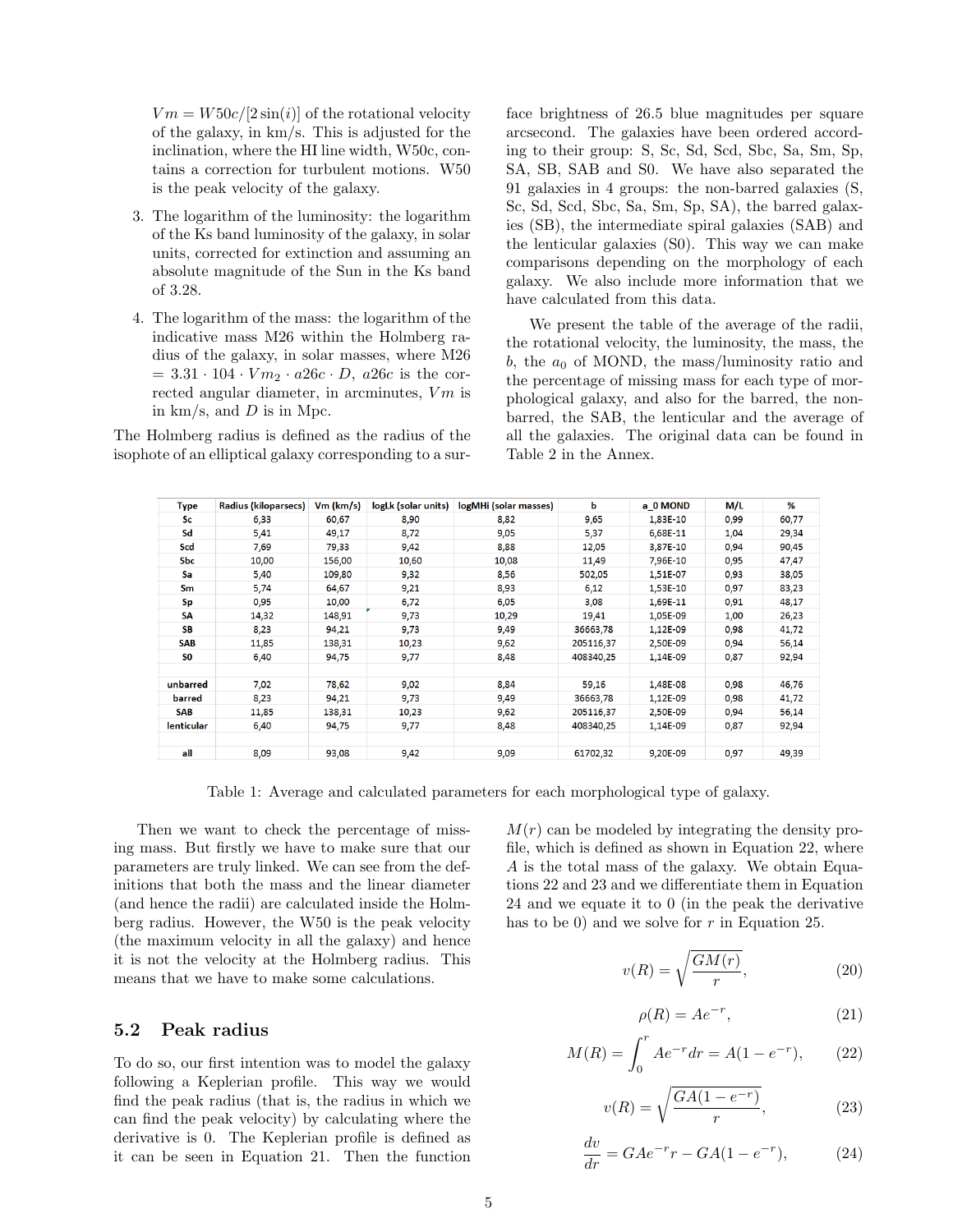$$
e^{-r}r = 1 - e^{-r}.
$$
 (25)

But Equation 27 has only one solution:  $r = 0$ . We realize that in fact the Keplerian profile does not have any maximum and is always decreasing. The galaxy profile we were referring to is a combination of a solid body (in which the function is linear) and a Keplerian profile (which is a decreasing exponential). Precisely at the peak radius is where these two functions meet.

We note that the Jaffe model does not have any maximum either, but the Plummer and the Herniquist do. Figure 4 illustrates these functions.



Figure 4: Plot of the Plummer velocity function (blue), of its derivative (purple) which crosses the x-axis not only at  $r = 0$  and the Henriquist function (grey) which also has a maximum. Units are scaled from SI units.

We can apply the same process and we first differentiate the Plummer model (see Equation 26).

$$
\frac{dv}{dr} = r^4 e^{-r} + a^2 r^2 e^{-r} - r^3 + r^3 e^{-r} + 2r a^2 - a^2 2r e^{-r}.
$$
\n(26)

If we equate Equation 26 to 0 and we consider the constant a to be 1 for simplicity and we obtain that  $r = 1.8.$ 

#### 5.3 Peak velocity

To obtain the maximum velocity from observations is not straightforward. In this work we use a sort of approximations to get it. Since we are working with flat rotation curves, we can assume that the peak velocity is mantained for all radii larger than the peak radius and hence also for the Holmberg radius. Using this simple approach we can compute the peak velocity and later on the missing mass of each galaxy (see following paragraphs). We have effectively checked that if we consider at the Holmberg radius as Keplerian profile and we compute the theoretical velocity, it is lower than the peak velocity. We consider the

number b as it can be seen in Equation 27.

$$
v_{\text{peak}} = \frac{GM}{r} \cdot b. \tag{27}
$$

So  $b$  is the number for which we have to multiplicate the Keplerian velocity in order to get the real velocity. We can go one step further and compute the percentage of missing mass on each galaxy, that we define as  $M$ . We define  $x$  to be the difference between the two masses (see Equation 28).

$$
x = \frac{vr}{G} - M.\t\t(28)
$$

And then we calculate the percentage of missing mass in Equation 29.

$$
\frac{x}{M+x} \cdot 100.\t(29)
$$

Figure 12 is an scheme of how we compute the peak velocity and the difference between Keplerian and flat rotation curves. We assume that the inner region of the galaxy rotates like a rigid body until it encounters a Keplerian profile, and then it becomes flat. This is why we consider the velocity at the Holmberg radius to be the same as the peak velocity, because we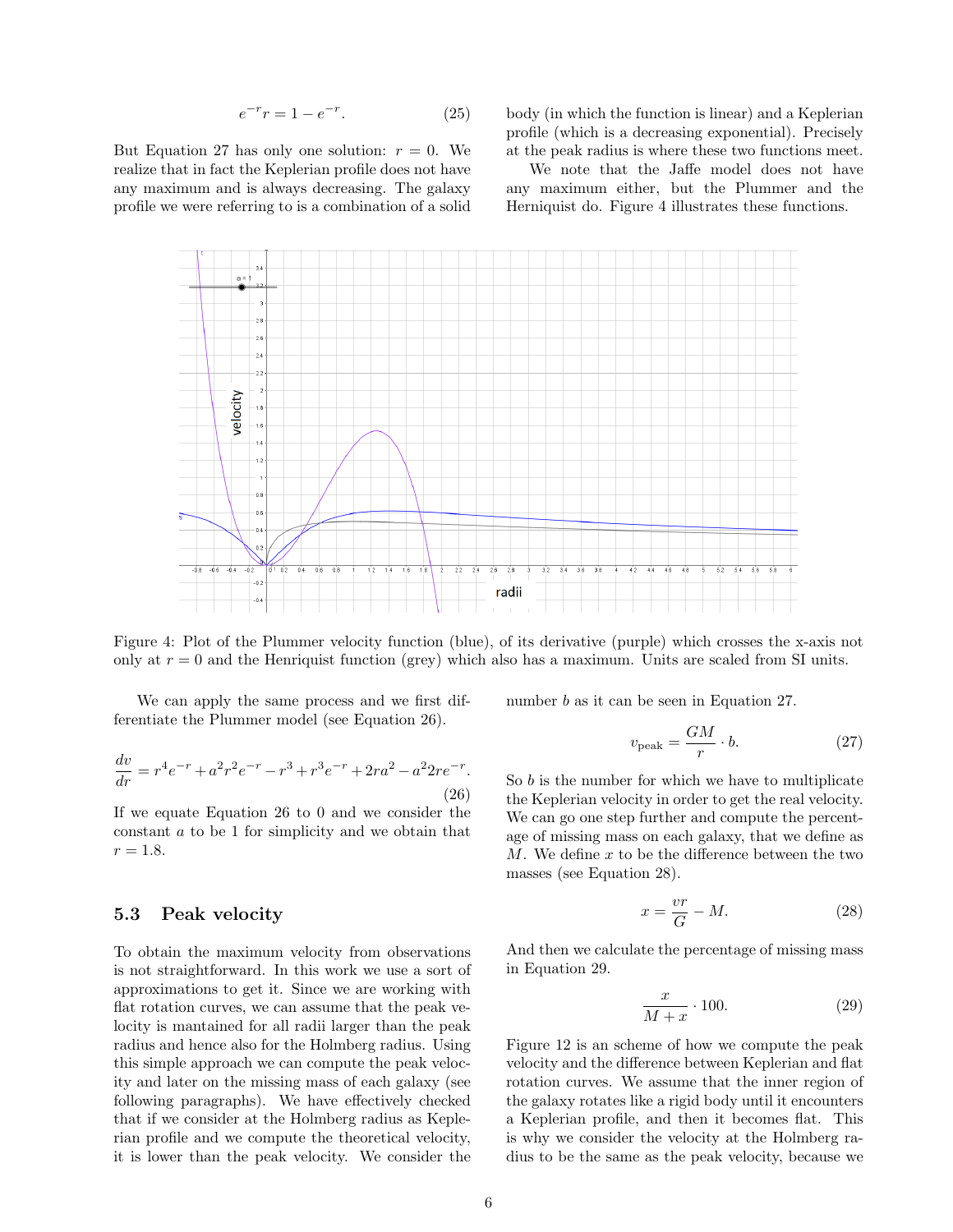model it with a constant function. The velocity at the Holmberg radius following the constant velocity from the peak is higher than the velocity predicted by the Keplerian profile. This is because when the radius tends to an infinite value, the velocity according to the Keplerian profile tends to 0, whereas the flat rotation curve does not change its value. This difference between the two velocities evidentiates the amount of missing mass.

## 6 Modified Newtonian Dynamics

As an alternative to the theory of dark matter, Mordehai Milgrom proposed in 1983 another explanation of the missing mass in galaxies: the Modified Newtonian Dynamics (known as MOND). This theory proposes a modification of Newton's Laws, as shown in Equation 30, where  $F_N$  is the Newtonian force, m is the mass, a the acceleration,  $\mu(x)$  a function (known as interpolating function) such that  $\mu(x) \simeq 1$  for  $x >> 1$  and  $\mu(x) \simeq 1$  for  $x << 1$ .

$$
F_N = m\mu \left(\frac{a}{a_0}\right) a. \tag{30}
$$

The constant  $a_0$  defines the critical acceleration at which Newton's Laws have to be modified in order to

understand why there is mass missing. Then, when we apply MOND  $(a \ll a_0)$  we obtain the expression we show in Equation 31. If we apply this to a particle in a circular orbit we obtain the expression in Equation 32.

$$
F_N = ma^2/a_0,\t\t(31)
$$

$$
\frac{GMm}{r^2} = m \frac{(\frac{v^2}{r})^2}{a_0} \to v^4 = GMa_0.
$$
 (32)

We see that the velocity is independent from the radius, which makes sense because we are observing a flat rotation curve. This fits with the assumption we are making for our data. Hence, in Table 1 we also include the  $a_0$  for each galaxy, which has been calculated with the mass and the velocity.

### 7 Discussion

Now we discuss about the data and the calculations we have carried on shown in Table 1 in Section 5.1. We must add that for all the parameters that we have calculated we have used units of the IS. Firstly, we will make some comments about relationships that can be established. Since we have compared and tested profiles for the radius-rotation velocity relation of galaxies, we show the full observational data in Figure 5.



Figure 5: Comparison between the observed radii and the rotation velocity.

We see that until approximately 20 kpc the relationship is linear since in small galaxies the baryonic matter predominates. When the radii is bigger than this limit, the velocities of the different galaxies start diverging because dark matter dominates. This confirms the assumption that dark matter is more present in the outer regions of galaxies and that baryonic matter predominates in the innter regions. From 20 kpc, some velocities increase, some decrease and some are kept flat. This represent the various rotation curves of galaxies. Then, as we also observe that the luminosity and the mass are linked as it is shown in Figure 6.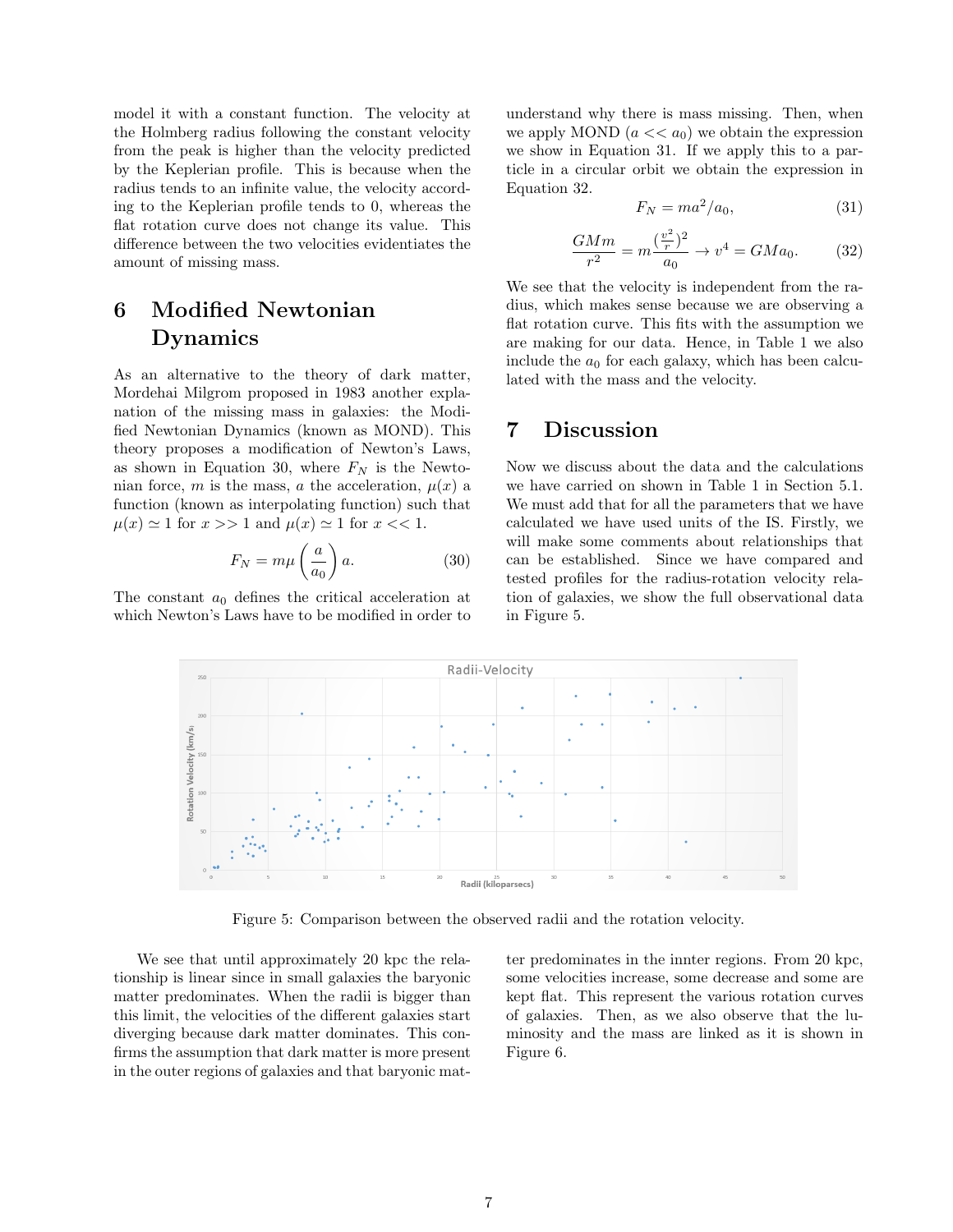

Figure 6: Comparison between the logarithm of the luminosity and the logarithm of the mass.

Although for this mass we are taking into account both baryonic and dark matter. This leads us to the idea that we can relate the luminosity of a galaxy and its rotation velocity (being aware that luminosity does not include dark matter), as it can be seen in Figure 7.



Figure 7: Comparison between the logarithm of the luminosity and the logarithm of the rotation velocity.

We can conclude that their relationship is linear. The gradient of the slope is 0.318 and the correlation coefficient is 0.83. This means that we can relate the total luminosity of a galaxy with its peak velocity or velocity at any point of the flat rotation curve. We find this particularly interesting since it might conform a way to find the rotation velocities of galaxies. Finally, we also observe that the mass/luminosity ratio is more or less similar for all radii, although there are differences (see Figure 8).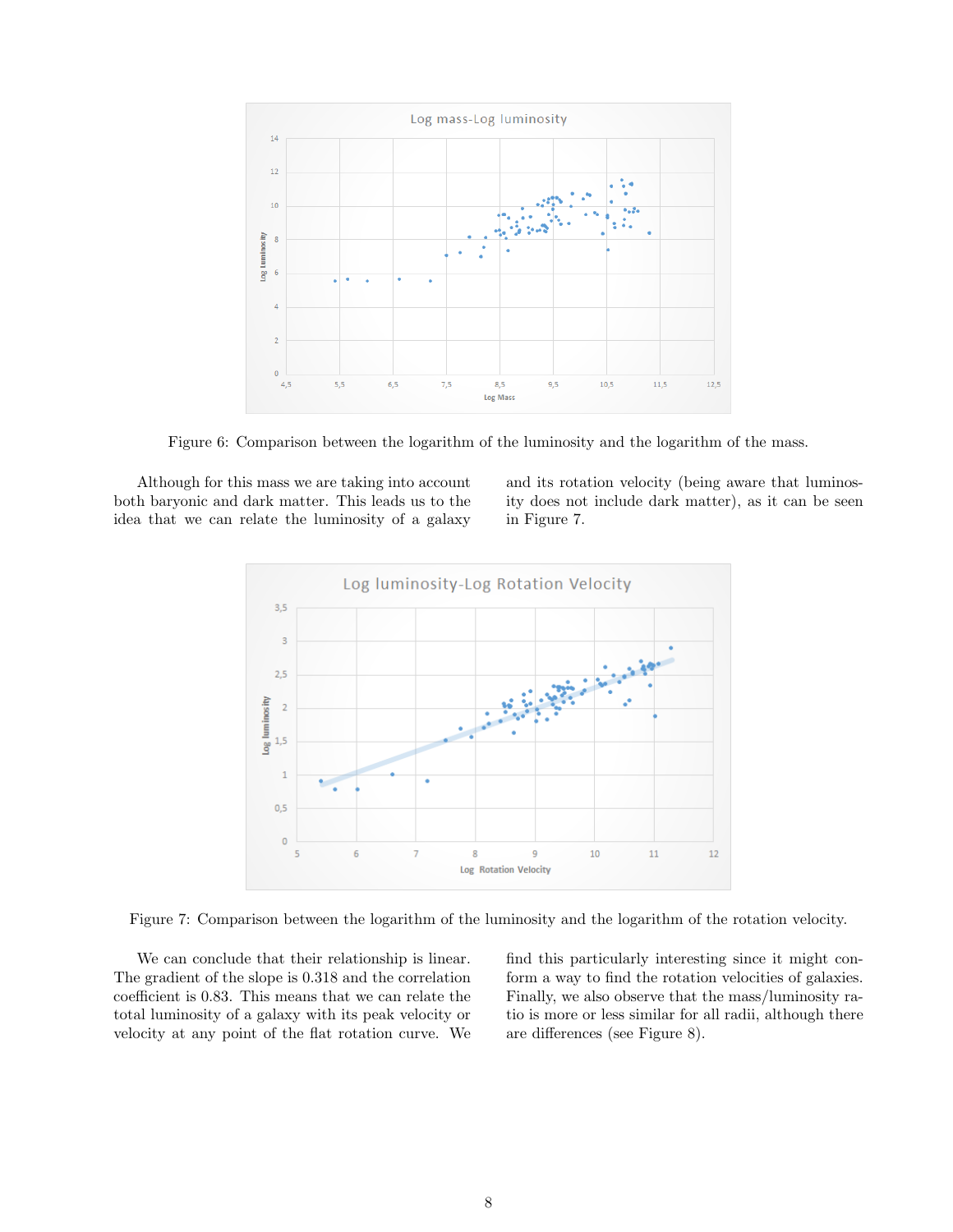

Figure 8: Comparison between the mass/luminosity ratio and the radii.

To compare the different morphological type of galaxies we ordered them according to values of their radius, peak velocity, luminosity and mass, in an increasing order.

Radius: Sp/Sa/Sd/Sm/Sc/S0/Scd/SB/Sbc/SAB/SA

Peak velocity: Sp/Sd/Sc/Sm/Scd/SB/S0/Sa/SAB/SA/Sbc

Luminosity: Sp/Sd/Sc/Sm/Sa/Scd/SA-SB/S0/SAB/Sbc

Mass: Sp/S0/Sa/Sc/Scd/Sm/Sd/SB/SAB/Sbc/SA

We observe various facts: the Sp type is always at the beginning of the comparison, i.e., less massive and smaller radius, which confirms the relationship of the four parameters. Either SA or Sbc are located at the end of the comparison and S0 is the one with the most strange behaviour, since it is the only one that seems not to follow the same pattern in all four comparisons. We must remark that S0 is in the limit between elliptical and spiral galaxies, and hence it is the most morphologically different galaxy. However, we do observe a distiction between barred and unbarred galaxies. In fact, if we look at the average values of the barred, unbarred, intermediate and lenticular galaxies the differences are huge. Barred galaxies are in average 1.21 kiloparsecs bigger than the unbarred, they rotate 15.95 km/s faster, their luminosity is 0.7 points higher and they are 0.63 points more massive. Also, their b parameter (the difference between a Keplerian curve and the reality) is also 36604 points higher. However, since they have more mass and velocity, they have a lower percentage of missing or dark matter: 46.75% for barred galaxies and 41.71% for unbarred galaxies. Their mass/luminosity ratio is approximately the same.

Surprisingly, the SAB galaxies, which are located between the barred and the unbarred galaxies, have all their parameters higher than both the barred and the unbarred galaxies. They are 4.82 kiloparsecs bigger than the unbarred galaxies, they rotate 59.60 km/s faster, their luminosity is 1.2 points higher and they are 0.78 points more massive. Also, their b parameter is much higher: 205057 points. Finally, their percentage of missing or dark matter is higher too: 56.14%. However, their mass/luminosity ratio is slightly lower: 0.94. As we mentioned, lenticular galaxies are not very regular: they are 0.61 kiloparsecs smaller than the unbarred galaxies yet they rotate 16.13 km/s faster. Their luminosity is 0.74 points higher than that of the unbarred and they are 0.35 points less massive. Nevertheless, their b parameter is extremely high, being 408281 points higher than that of the unbarred galaxies. This makes their percentage of missing mass to be also very high: 92.94%, whereas the other morphological types were not higher than 60%. Also, their mass/luminosity ratio is lower than the other 0.1 points. Also the Sa galaxy appears to have much less missing mass than the other types, as it is clear from its percentage and  $a_0$  value.

Lastly, if we look at the average of all galaxies, we see that the missing mass represents a 49.38% in relation to the baryonic mass. We find this value to be optimal but low, since the percentage of estimated mass is calculated to be between 50 and 90%. Also, we see that the  $a_0$  average value for the MOND constant is  $9.19 \cdot 10^{-9}$  m/s, whereas Milgrom found  $1.2 \cdot 10^{-10}$  m/s to be optimal. We can conclude that our value and the one found by Milgrom are very sim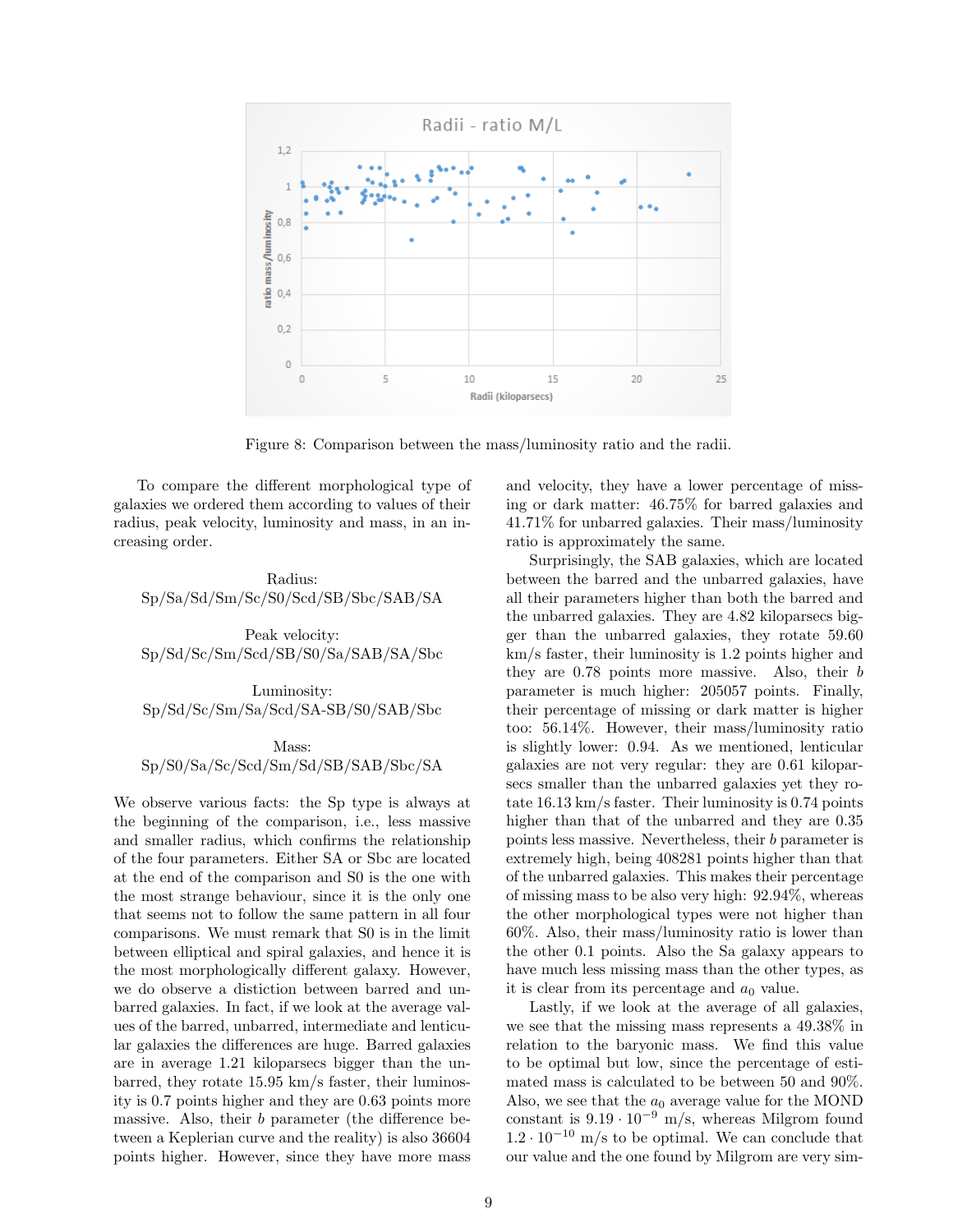ilar. The  $a_0$  we obtained is only 1.3% higher than the constant proposed by the MOND theory.

We can conclude that the two values are very similar, and although they are different in one order of magnitude, our value is almost 10.

### 8 Dark Matter

With our data we have found an average of 49.38% of missing mass in observed galaxies, which is widely thought to be dark matter. We now discuss the possible canditates for dark matter.

As we explained, dark matter dominates in the outer regions of galaxies. In fact, galaxies are thought to have another component: a dark matter inferred halo that surrounds the galaxy disk, beyond the visible parts of the galaxy (Donato, Gentile & Salucci 2004, Trujillo-Gómez et al. 2011). Normally, the density profile of the dark matter halo is modeled as shown in Equation 33, where  $r_c$  is the core radius (e.g. Coe 2010).

$$
\rho(R) = \rho(0) \left( 1 + \left(\frac{r}{r_c}\right)^2 \right)^{-1}.
$$
 (33)

These halos could be formed by baryonic dark matter made originally from ordinary gas such as:

- 1. Molecular hydrogen gas clouds
- 2. Low mass stars or brown dwarfs
- 3. Stellar remnants: white dwarfs, neutron stars, black holes
- 4. Unknown elemental particles

These elements are known as MACHOs (MAssive Compact Halo Objects). Also cold molecular gas clouds made of hydrogen could apport mass although they do not emit light (Brandt 2016). We can also find non-baryonic explanations of dark matter, such as:

- 1. Massive neutrinos (Guetta et al. 2001)
- 2. Weakly Interacting Massive Particles (WIMPs): for instance the neutralino (Zhao et al. 2013)
- 3. Axions, which could interact electromagnetically (Graham & Rajendran 2013)

Observations have concluded that approximately 20% of the galactic halo is made of MACHOs and their typical mass is approximately 0.5 solar masses (Baum et al. 2016). This means that there are more white dwarfs than expected, since brown dwarfs are not that massive.

Usually there is also a distinction of whether the particles were created thermally in the early universe, or non-thermally in a phase transition. For instance, WIMP particles and neutrinos were created thermally, whereas axions are non-thermal. It is thought that when the universe was at very high temperatures, the number density of WIMPs was approximately equal to the density of photons. Then it cooled down and the creation of WIMPs became very rare. Also, supersymmetric particles are thought to conform dark matter. Supersymmetry relates bosons and fermions and if it existed all particles should have a symmetric partner. However, for now no partners have been found (source: Encyclopedia of Astronomy and Astrophysics). In opposition to the theory of dark matter, as we already mentioned Milgrom proposed the Modified Newtonian Dynamics. However, in the astrophysical community dark matter has a better acceptance.

## 9 Conclusions

After having presented our work we can summarize the following results.

- 1. A clear distinction can be made between the parameters we obtained for the unbarred, barred, intermediate and lenticular galaxies, being the barred bigger, more massive, and with higher luminosity and rotation velocities. The intermediate galaxies have been found to have all these parameters higher than both the barred and the unbarred. The mass/luminosity ratio of all the morphological types of galaxies did not differ much.
- 2. We established a linear relationship between the logarithm of the luminosity and the flat rotational velocities (km/s) of galaxies with a gradient of 0.318 and a correlation of 0.83.
- 3. The overall percentage of missing mass is found to be 49.38%, being much higher (92.94%) for lenticular galaxies.
- 4. We found an optimal value for the  $a_0$  constant of the Modified Newtonian Dynamics to be  $9.19 \cdot 10^{-9}$  m/s, which is only 1.3% higher than Milgrom's result of  $1.2 \cdot 10^{-10}$  m/s.

### 10 Acknowledgements

Once this work is finished, I would like to thank in the first place the Joves i Ciència program from Fundació Catalunya la Pedrera for having allowed me to participate in this project. The two weeks we spent in Vall d'Aneu increased greatly my passion for science and `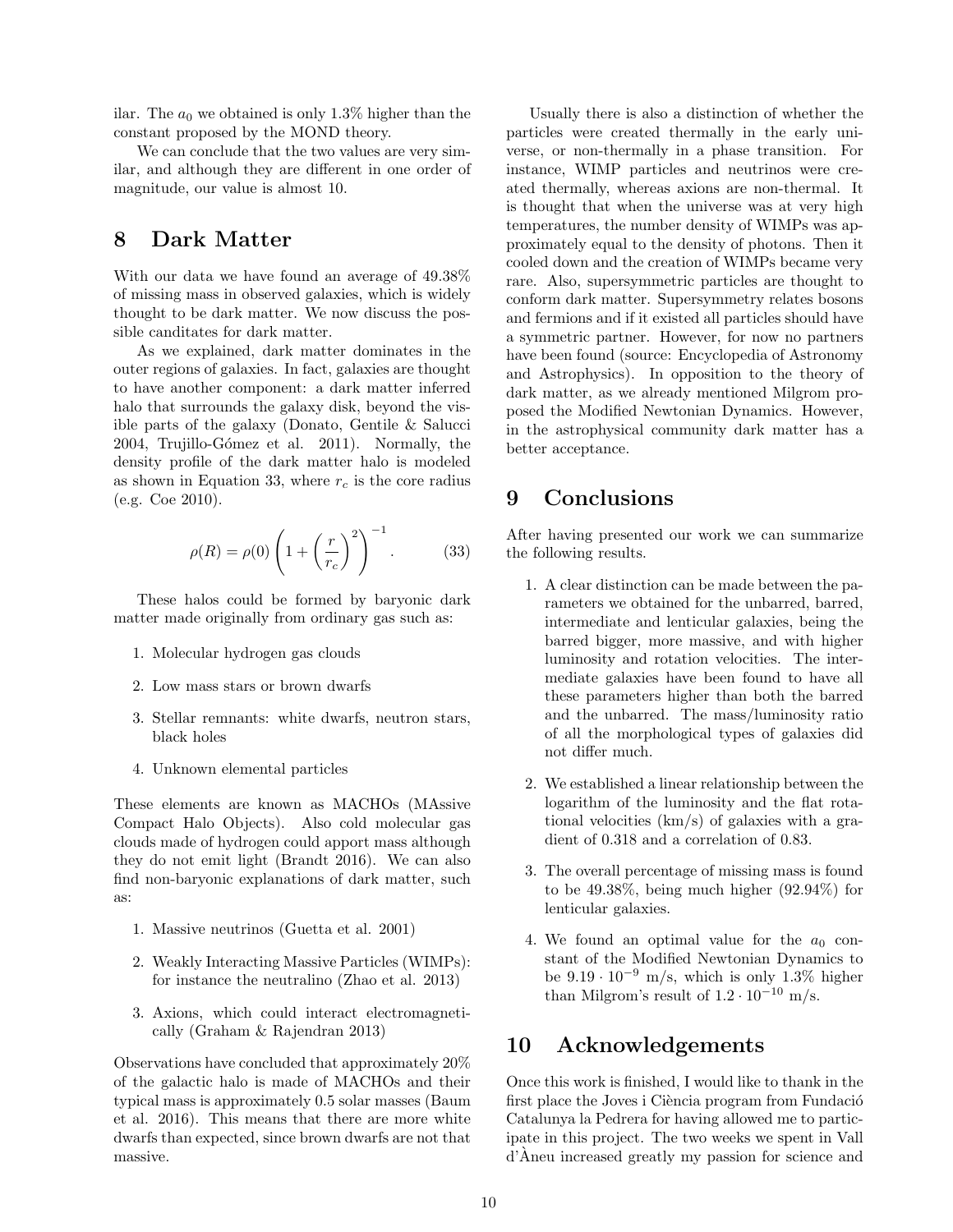especially for astrophysics. I really enjoyed all the nights we spent star-gazing and I am very thankful for everything I lived and learned.

This experience has also allowed me to continue my scientific work through this article. I would like to thank my tutors Laia Casamiquela and Santi Roca-Fàbrega for their support and dedication, which has been fundamental. I only hope that this work will be the first of many.

### 11 Annexes

We here present the table which summarizes the collected data from the Updated Catalog of Nearby Galaxies, together with the C++ program which made the unit conversion and calculated our parameters and the Matplot program which made the graphics of the galaxy models.



Figure 9: C++ program that calculates the parameters we included in the data.



Figure 10: Matlab program that creates the plots of the mentioned models.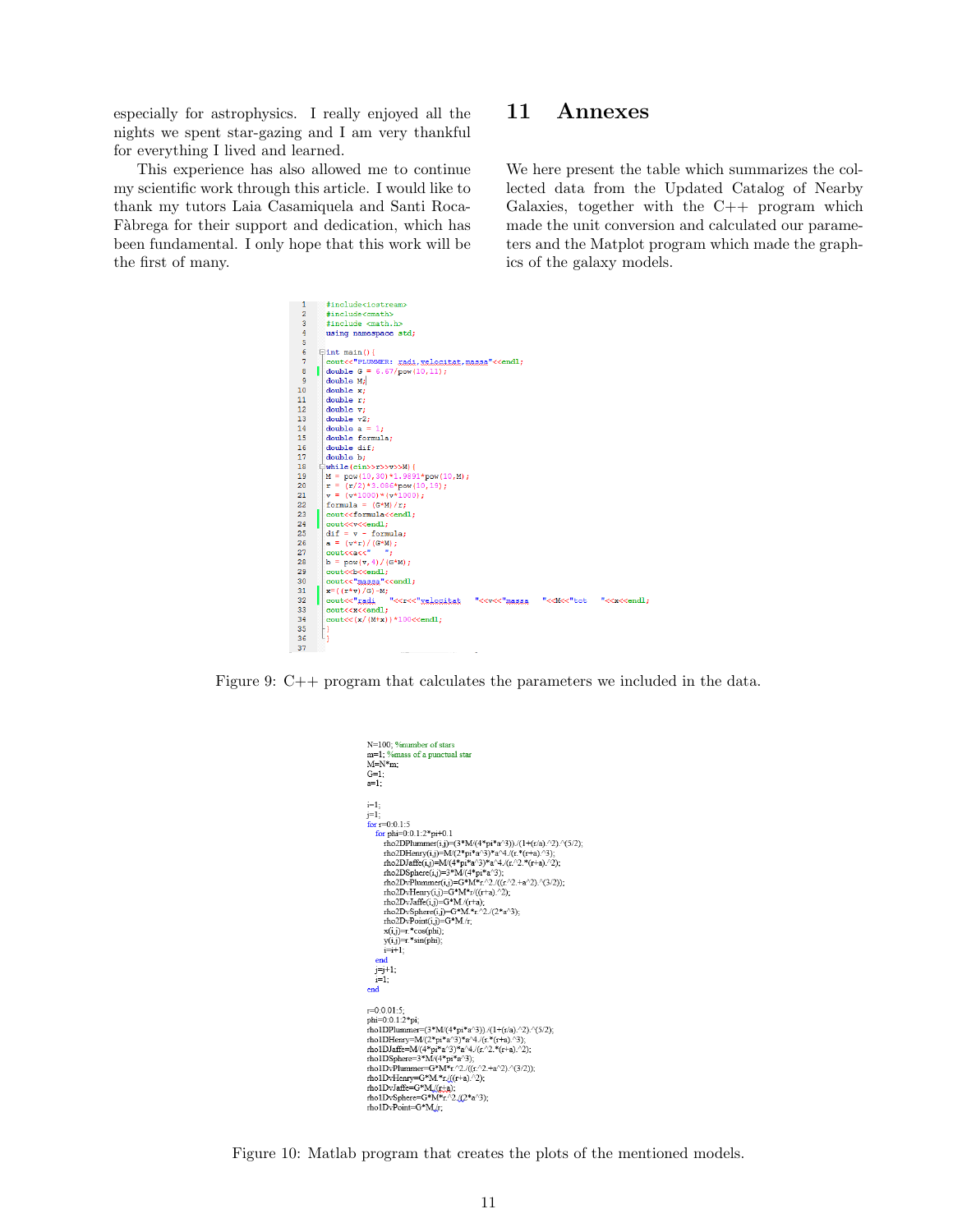| s                                | Type                   | Radii (kiloparsecs)  |               |               | Vm: HI rot. Velocity (km/s)   logLk: Luminosity (solar masses)   logMHi: Mass within the Holmberg radius (solar masses) |
|----------------------------------|------------------------|----------------------|---------------|---------------|-------------------------------------------------------------------------------------------------------------------------|
| IC2171                           | s                      | 3,795                | 47            | 9,05          | 8,38                                                                                                                    |
| ESO495-008                       | s                      | 1,84                 | 43            | 8,52          | 8,26                                                                                                                    |
| <b>UGC05672</b><br>AGC205278     | s<br>$\mathbb S$       | 4,975<br>0,925       | 37<br>16      | 8,81<br>7,51  | 8,31<br>7,06                                                                                                            |
| Sc                               |                        |                      |               |               |                                                                                                                         |
| NGC0300                          | Sc                     | 7,805                | 90            | 9,41          | 10,17                                                                                                                   |
| IC1959                           | Sc                     | 3,5                  | 57            | 8,49          | 9,42                                                                                                                    |
| <b>NGC4236</b>                   | $\mathbb{S}\mathrm{c}$ | 13,57                | 70            | 9,61          | 9,14                                                                                                                    |
| IC3247                           | Sc                     | 7,92                 | 69            | 9,26          | 8,52                                                                                                                    |
| <b>NGC4700</b>                   | Sc                     | 4,245                | 54            | 8,86          | 8,43                                                                                                                    |
| KUG 1202+28                      | Sc                     | 0,93                 | 24            | 7,76          | 7,22                                                                                                                    |
| Sd<br><b>UGC01281</b>            | Sd                     | 4,205                | 54            | 8,57          | 9,45                                                                                                                    |
| <b>NGC0784</b>                   | Sdm                    | 5,15                 | 39            | 8,67          | 9,26                                                                                                                    |
| ESD300-014                       | Sd                     | 9,98                 | 66            | 9,3           | 10                                                                                                                      |
| ESO300-016                       | Sd                     | 1,86                 | 18            | 7,94          | 8,12                                                                                                                    |
| IC2038                           | Sd                     | 5,57                 | 41            | 9,08          | 9,33                                                                                                                    |
| <b>NGC1560</b>                   | Sd                     | 4,7                  | 52            | 8,6           | 9,47                                                                                                                    |
| IC2233                           | Sd                     | 8,345                | 78            | 9,22          | 10,07                                                                                                                   |
| <b>UGC04704</b>                  | Sdm                    | 9,085                | 57            | 8,93          | 9,84                                                                                                                    |
| UGCA193<br>ESO501-023            | Sdm<br>Sd              | 5,615<br>3,705       | 53<br>44      | 8,5<br>8,88   | 8,55<br>8,53                                                                                                            |
| IC3077                           | Sd                     | 2,385                | 25            | 8,16          | 6,97                                                                                                                    |
| <b>NGC4534</b>                   | Sd                     | 4,28                 | 63            | 8,82          | 9                                                                                                                       |
| Scd / Sdc                        |                        |                      |               |               |                                                                                                                         |
| UGC05923                         | Sed                    | 3,7                  | 69            | 9,35          | 8,49                                                                                                                    |
| <b>NGC3413</b>                   | Scd                    | 3,86                 | 71            | 9,34          | 8,83                                                                                                                    |
| <b>UGC7321</b>                   | Sed                    | 15,51                | 98            | 9,56          | 9,33                                                                                                                    |
| Sbc                              |                        | $\,0\,$              |               |               |                                                                                                                         |
| Maffei2                          | Sbc                    | 8,88                 | 159           | 10,86         | 10,72                                                                                                                   |
| <b>NGC3344</b><br>Sa             | Sbc                    | 11,12<br>$\mathbb O$ | 153           | 10,33         | 9,44                                                                                                                    |
| ESO483-013                       | Sa                     | 1,745                | 34            | 8,72          | 8,68                                                                                                                    |
| <b>NGC1800</b>                   | Sa                     | 2,295                | 31            | 9,04          | 8,7                                                                                                                     |
| ESO496-010                       | Sa                     | 1,41                 | 31            | 8,43          | 8,51                                                                                                                    |
| <b>NGC4594</b>                   | Sa                     | 16,23                | 389           | 11,3          | 8,36                                                                                                                    |
| <b>NGC4204</b>                   | Sab D                  | 5,325                | 64            | 9,12          | 8,57                                                                                                                    |
| Sm                               |                        |                      |               |               |                                                                                                                         |
| <b>NGC1156</b>                   | Sm                     | 4,605                | 55            | 9,31          | 8,82                                                                                                                    |
| <b>NGC2188</b>                   | Sm                     | 5,57                 | 50            | 9,37          | 8,72                                                                                                                    |
| <b>UGC03475</b>                  | Sm                     | 7,035                | 89            | 8,94          | 9,25                                                                                                                    |
| Sp<br><b>NGC0855</b>             |                        | 4,455                | 41            | 9,37          | 8,45                                                                                                                    |
| And I                            | Sp<br>Sph              | 0,325                | $\frac{4}{3}$ | 7,21          | 5,53                                                                                                                    |
| And XI                           | Sph                    | 0,13                 | $\sqrt{4}$    | 5,42          | 5,53                                                                                                                    |
| And XIV                          | Sph                    | 0,305                | 3             | 6,03          | 5,53                                                                                                                    |
| And XIII                         | Sph                    | 0,175                | 3             | 5,66          | 5,65                                                                                                                    |
| And V                            | Sph                    | 0,33                 | 5             | 6,62          | 5,62                                                                                                                    |
| SA                               |                        |                      |               |               |                                                                                                                         |
| <b>NGC0045</b>                   | SA                     | 8,255                | 103           | 9,33          | 10,31                                                                                                                   |
| MESSIER031                       | SA(s)                  | 23,17                | 249           | 10,79         | 11,52                                                                                                                   |
| MESSIER033                       | SA(s)                  | 9,575                | 99<br>64      | 9,62<br>10,6  | 10,34<br>10,22                                                                                                          |
| <b>NGC0628</b><br><b>NGC0891</b> | SA(s)<br>SA(s)         | 17,695<br>19,3       | 218           | 10,98         | 11,33                                                                                                                   |
| IC0342                           | SA(s)                  | 17,125               | 189           | 10,6          | 11,15                                                                                                                   |
| <b>NGC2552</b>                   | SAm                    | 6,915                | 83            | 9,51          | 10,05                                                                                                                   |
| MESSIER081                       | SA(s)                  | 15,965               | 226           | 10,95         | 11,28                                                                                                                   |
| <b>NGC3593</b>                   | SA(s)                  | 9,1                  | 120           | 10,43         | 8,33                                                                                                                    |
| <b>NGC4395</b>                   | SA(s)                  | 9,205                | 76            | 9,47          | 9,08                                                                                                                    |
| <b>NGC5055</b>                   | SA(rs)                 | 21,205               | 211           | 11            | 9,62                                                                                                                    |
| SB<br>IC1727                     | <b>SB</b>              | 7,745                | 60            | 9,49          | 9,8                                                                                                                     |
| <b>NGC0672</b>                   | SE(s)                  | 7,815                | 96            | 9,65          | 10,22                                                                                                                   |
| <b>NGC1291</b>                   | SBa                    | 20,795               | 37            | 11,03         | 9,82                                                                                                                    |
| <b>NGC1313</b>                   | SE(s)                  | 8,65                 | 120           | 9,57          | 10,46                                                                                                                   |
| <b>NGC1744</b>                   | SBd                    | 10,205               | 101           | 9,42          | 10,38                                                                                                                   |
| <b>LMC</b>                       | SB(s)                  | 5,03                 | 48            | 9,42          | 9,44                                                                                                                    |
| NGC2500                          | SBd                    | 6,155                | 81            | 9,8           | 8,95                                                                                                                    |
| <b>NGC2537</b>                   | SBm                    | 4,77                 | 91            | 9,84          | 9,96                                                                                                                    |
| <b>NGC2541</b><br><b>NGC2835</b> | SBc<br>SBc             | 13,055<br>14,45      | 99<br>113     | 9,48<br>10,19 | 10,47<br>10,63                                                                                                          |
| <b>NGC2787</b>                   | SE(r)                  | 3,995                | 203           | 10,19         | 10,58                                                                                                                   |
| NGC3109                          | SB(s)                  | 3,865                | 51            | 8,58          | 8,38                                                                                                                    |
| <b>UGC05427</b>                  | SBd                    | 1,555                | 41            | 8,21          | 7,54                                                                                                                    |
| <b>NGC3351</b>                   | SB(r)                  | 10,6                 | 162           | 10,65         | 8,94                                                                                                                    |
| <b>NGC3556</b>                   | SE(s)                  | 6,93                 | 144           | 10,52         | 9,42                                                                                                                    |
| <b>NGC4490</b>                   | SE(s)                  | 8,105                | 86            | 10,28         | 9,59                                                                                                                    |
| <b>UGC07678</b>                  | SB                     | 2,145                | 29            | 8,24          | 8,1                                                                                                                     |
| <b>NGC4618</b>                   | SB(rs)                 | 4,84                 | 59            | 9,65          | 8,9                                                                                                                     |
| <b>NGC4945</b><br>SAB            | SB(s)                  | 15,68                | 169           | 10,66         | 8,71                                                                                                                    |
| NGC0247                          | SAB(s)                 | 13,195               | 96            | 9,5           | 10,45                                                                                                                   |
| <b>NGC0253</b>                   | SAB(s)                 | 19,14                | 192           | 10,98         | 11,22                                                                                                                   |
| NGC0925                          | SAB(s)                 | 17,125               | 107           | 10,14         | 10,66                                                                                                                   |
| <b>NGC1637</b>                   | SAB(rs)                | 6,06                 | 133           | 10,07         | 10,4                                                                                                                    |
| <b>NGC2403</b>                   | SAB(s)                 | 13,29                | 128           | 9,86          | 10,71                                                                                                                   |
| <b>NGC2903</b>                   | SAB(rs)                | 16,225               | 189           | 10,82         | 11,13                                                                                                                   |
| NGC3184                          | SAB(rs)                | 12,135               | 149           | 10,52         | 9,28                                                                                                                    |
| <b>NGC3274</b><br><b>NGC3368</b> | SAB(d)<br>SAB(rs)      | 2,765<br>13,625      | 79<br>210     | 8,83<br>10,83 | 8,76<br>9,18                                                                                                            |
| <b>NGC3489</b>                   | SAB(rs)                | 6,63                 | 56            | 10,53         | 7,36                                                                                                                    |
| <b>NGC3521</b>                   | SAB(rs)                | 17,46                | 228           | 11,09         | 9,65                                                                                                                    |
| <b>NGC3627</b>                   | SAB(s)                 | 12,37                | 189           | 10,82         | 8,83                                                                                                                    |
| <b>NGC4136</b>                   | SAB(r)                 | 4,635                | 100           | 9,39          | 8,67                                                                                                                    |
| <b>NGC4258</b>                   | SAB(s)                 | 20,275               | 209           | 10,92         | 9,62                                                                                                                    |
| <b>NGC4559</b>                   | SAB(rc)                | 12,685               | 115           | 10,11         | 9,44                                                                                                                    |
| <b>NGC4625</b>                   | SAB(rs)                | 1,92                 | 33            | 9,21          | 8,49                                                                                                                    |
| S0                               |                        |                      |               |               |                                                                                                                         |
| <b>NGC0059</b><br><b>NGC1533</b> | $\mathbb{S}0$          | 1,63                 | 21<br>186     | 8,66<br>10,85 | 7,34                                                                                                                    |
| <b>NGC1705</b>                   | S0<br>$\mathbb{S}0$    | 10,09<br>1,855       | 65            | 8,62          | 9,76<br>8,06                                                                                                            |
| <b>NGC3115</b>                   | $\mathbb{S}0$          | 12,02                | 107           | 10,95         | 8,75                                                                                                                    |
|                                  |                        |                      |               |               |                                                                                                                         |

Table 2: Collected data from the Updated Catalog of Nearby Galaxies and Simbad.